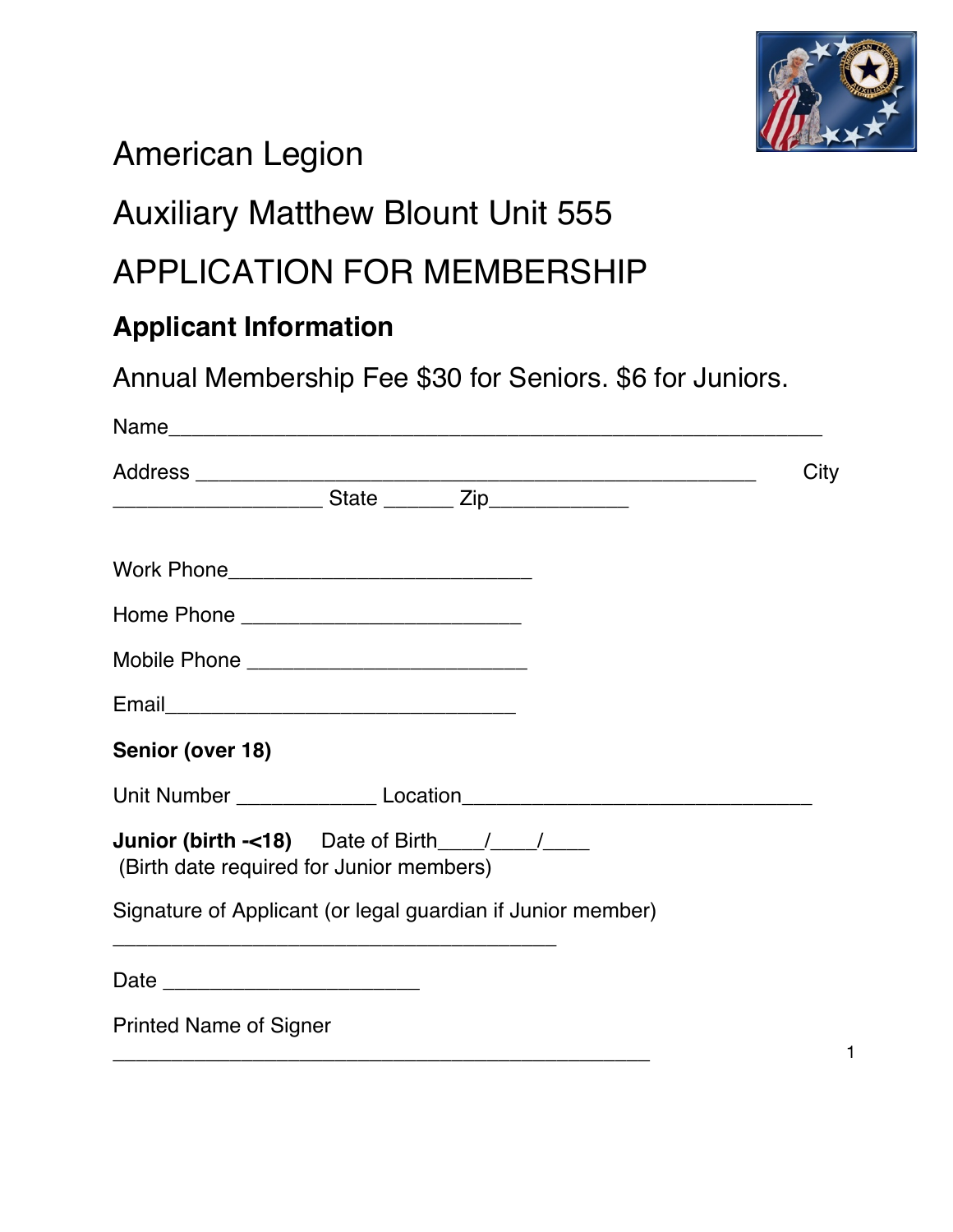### **Eligibility Information**

| Legion Member ID Number________________________                                                                                                      |  |
|------------------------------------------------------------------------------------------------------------------------------------------------------|--|
|                                                                                                                                                      |  |
| Veteran: [] Living [] Deceased                                                                                                                       |  |
| Veteran served in:                                                                                                                                   |  |
| $[]$ WWI (4/6/17-11/11/18)                                                                                                                           |  |
| [] WWII (12/7/41- Present                                                                                                                            |  |
| [] Merchant Marines (12/7/41-8/15/45 Only) [] Korea [] Vietnam                                                                                       |  |
| [] Grenada/Lebanon [] Panama [] Persian Gulf War [] War on Terror                                                                                    |  |
| Applicant's Relationship to the Veteran:                                                                                                             |  |
| [] Mother [] Wife [] Daughter [] Sister [] Grandmother [] Self                                                                                       |  |
| I am interested in learning more about the following:                                                                                                |  |
| [] Paid-Up-For-Life Membership (VIM) [] Volunteering at a VA Medical<br>Center [] Participating in Education Activities [] Working with Young People |  |
| [] Scholarships [] Community Volunteerism / Assistance [] Auxiliary<br>Emergency Fund []Helping with Unit Activities [] Fundraising [] Member        |  |

| . .<br>- |  |
|----------|--|
|          |  |

State\_\_\_\_\_\_\_\_\_